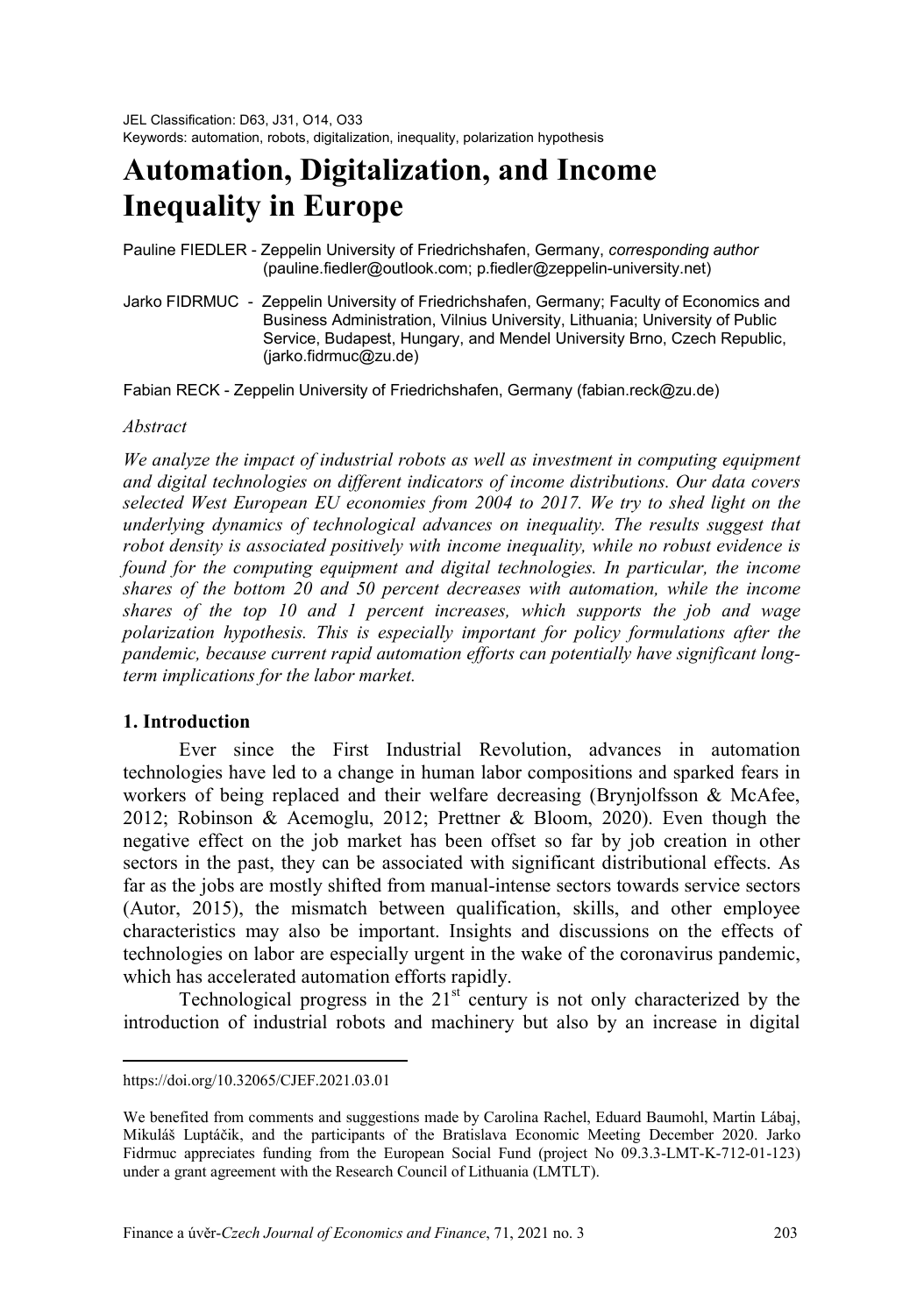technology, such as computer software and artificial intelligence, that enables new technologies to not only replace manual but also sophisticated labor. Many formerly labor-intense tasks as well as cognitive tasks can now be partially or fully automated and are successively adapted by companies. A recent study about the future of employment suggests that 47 percent of current jobs are or can be automatable in the near future (Frey & Osborne, 2017). This causes high levels of anxiety about automation and other areas of technological progress. The Eurobarometer survey shows that 72 percent of respondents agreed with the statement that "robots and artificial intelligence steal peoples' jobs" (European Commission, 2017).

Due to its major social significance, the question arises of how automation will impact the future of work and if it will impact overall employment levels, wage distribution and ultimately overall welfare. A clearer understanding of the effects of automation can help companies, policymakers and workers to better adjust to the changing situation.

Even though the impact of automation on employment levels, wage distribution and inequality has been the topic of academic research in recent years, the estimated effects are ambiguous. While some economic research finds that industrial robots are negatively correlated with total employment (Acemoglu & Restrepo, 2017b; Carbonero et al., 2018; Kaltenberg & Foster-McGregor, 2019), other studies find a positive correlation (Acemoglu & Restrepo, 2019; Chiacchio et al., 2018; Dauth et al., 2017), and some find no significant correlation (Klenert et al., 2020). A comprehensive analysis of the macroeconomic consequences of automation has been conducted by Prettner and Bloom (2020).

Most researchers (Acemoglu & Restrepo, 2016; Chiacchio et al., 2018; Goos et al., 2009) use IFR data on industrial robots. This work aims to contribute to existing research by particularly focusing on further specifying research on automation by distinguishing between robotization and digitalization to gain a more nuanced insight into ongoing forces. This can help to better understand the dynamic relationships at play. It is also important for predictions how automation and digitalization can impact society after the COVID-19 pandemic, which lead to an increase of intensity of digitalization and automation.

The analysis includes 13 European countries and covers the period between 2004 and 2017. The data comes from the International Federation of Robotics (IFR), EU KLEMS, and Eurostat. Our results suggest that *robot density* rises income inequality. In comparison, we do not find any robust evidence for our indicator of *digitalization*.

Thereby, this work is structured as follows: The next section presents an historical overview as well as a literature review on the impact of industrialization, digitalization, and automation on employment and inequality. Section 3 describes the data set. We also analyze the impact of automation technology (using the proxy operational robots stock) and digitalization efforts (using equipment and digital technologies as a proxy) on inequality measures. Moreover, we discuss the results of the empirical model and robustness analysis. Finally, section 4 summarizes and concludes.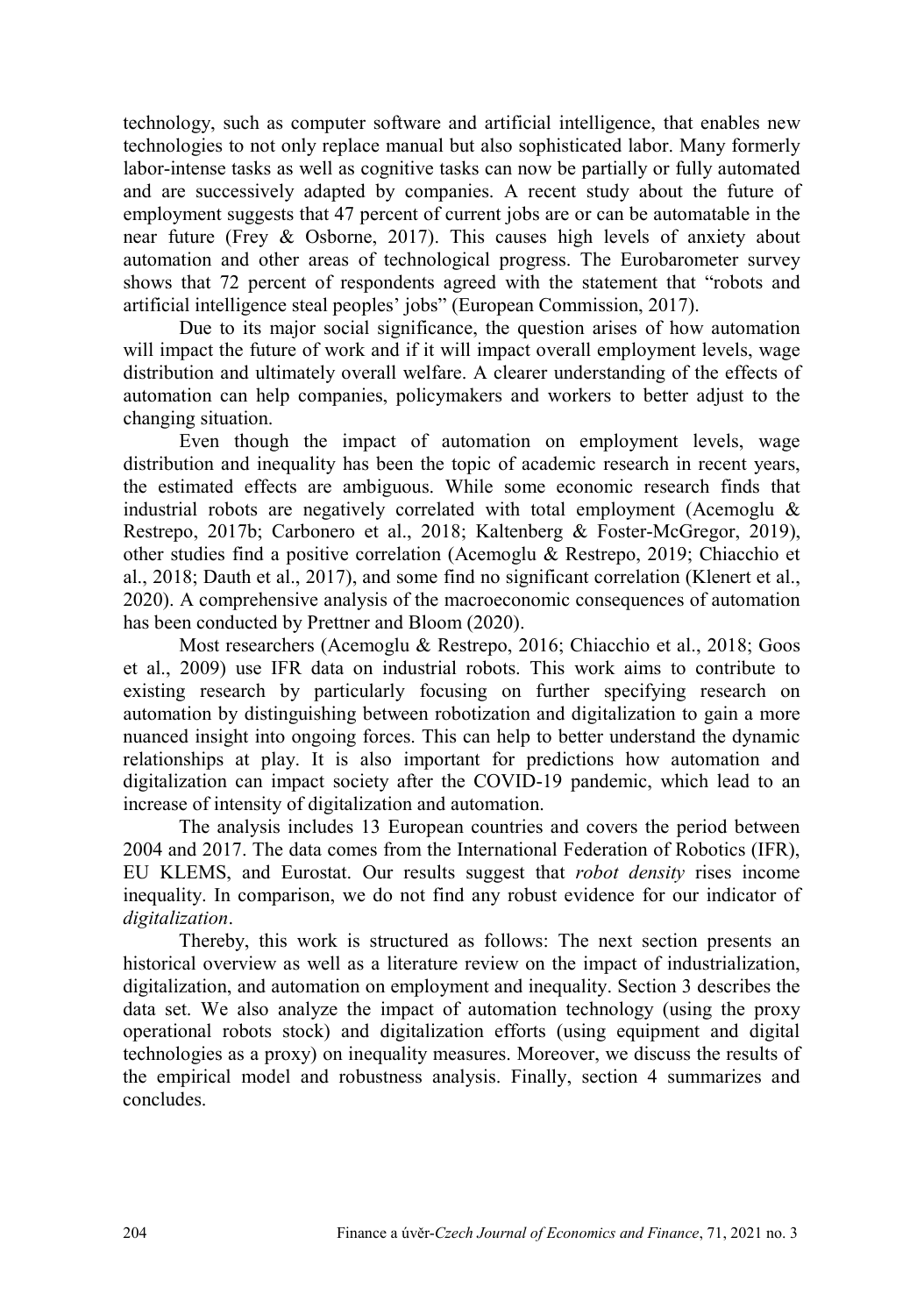## **2. Literature Review**

## **2.1 Historical Overview of Automation Milestones**

Concerns about technological unemployment have been raised by influential economists such as Ricardo and Keynes. They argued that workers are being replaced by machines, which leads to a decrease in labor demand (Acemoglu & Restrepo, 2017b). These fears were demonstrated by workers who have been concerned about being replaced by automated technology ever since the First *Industrial Revolution*. Early industrial machines replaced labor previously conducted by unskilled worker on a large scale, which was leading to widespread fears and protests. At the same time, also the elites feared social and political instability as a result of technical progress. Notably, Queen Elizabeth I was so worried about the employment impact of William Lee's knitting machine in 1589 that she refused to grant him a patent (Robinson & Acemoglu, 2012). The threat to their livelihoods even led workers to destroy hundreds of machines with sledgehammers, even though this was punishable by death (Klenert et al., 2020). However, the long-term consequences of this technological revolution were in fact beneficial for the workers. As machines became cheaper relative to skilled labor, production became more capital intensive. As a result, prices for goods decreased and real income increased. The raised productivity generated new wealth and more jobs, so even unskilled workers benefitted in the long-run (Lindert & Williamson, 2016). Thus, the real impact of automation is determined by the two competing effects of technological progress: First, the substitution of labor effect, which requires workers to reallocate their labor supply, and second the capitalization effect, which refers to new companies entering into high-productive industries (Katz & Margo, 2013).

The beginning of the 20<sup>th</sup> century was characterized by the *Electricity Revolution*. The emergence of assembly lines and other types of machinery were technological breakthroughs which changed the man/machine labor relationship. This led to a decrease in the demand for relatively unskilled manual workers and an increase in the demand for relatively high skilled production workers to operate the machinery. Furthermore, the transport revolution lowered costs of shipping goods domestically and internationally. This eroded local monopoly power, increased competition, and compelled firms to raise productivity through automation. Additionally, the demand for white-collar nonproduction workers was heightened by the increasing number and complexity of managerial and clerking tasks (Katz & Margo, 2013).

The middle to late 20<sup>th</sup> century was characterized by the *Computer Revolution*. The decline in the cost for computational power and equipment as well as the introduction of the internet in the 1990s made certain jobs such as typists and telephone operators largely redundant, while it led to an overall increased demand for educated labor complementary to the equipment. This increased capital-skill complementarity due to the adoption of computers and information technology resulted in a higher demand for high-skilled labor and changed the white-collar labor force (Goldin & Katz, 2007).

As this paper analyses 13 European countries, the crowding out effect of labor by robots in Europe is described in more detail for the last 50 years. Since the 1970s,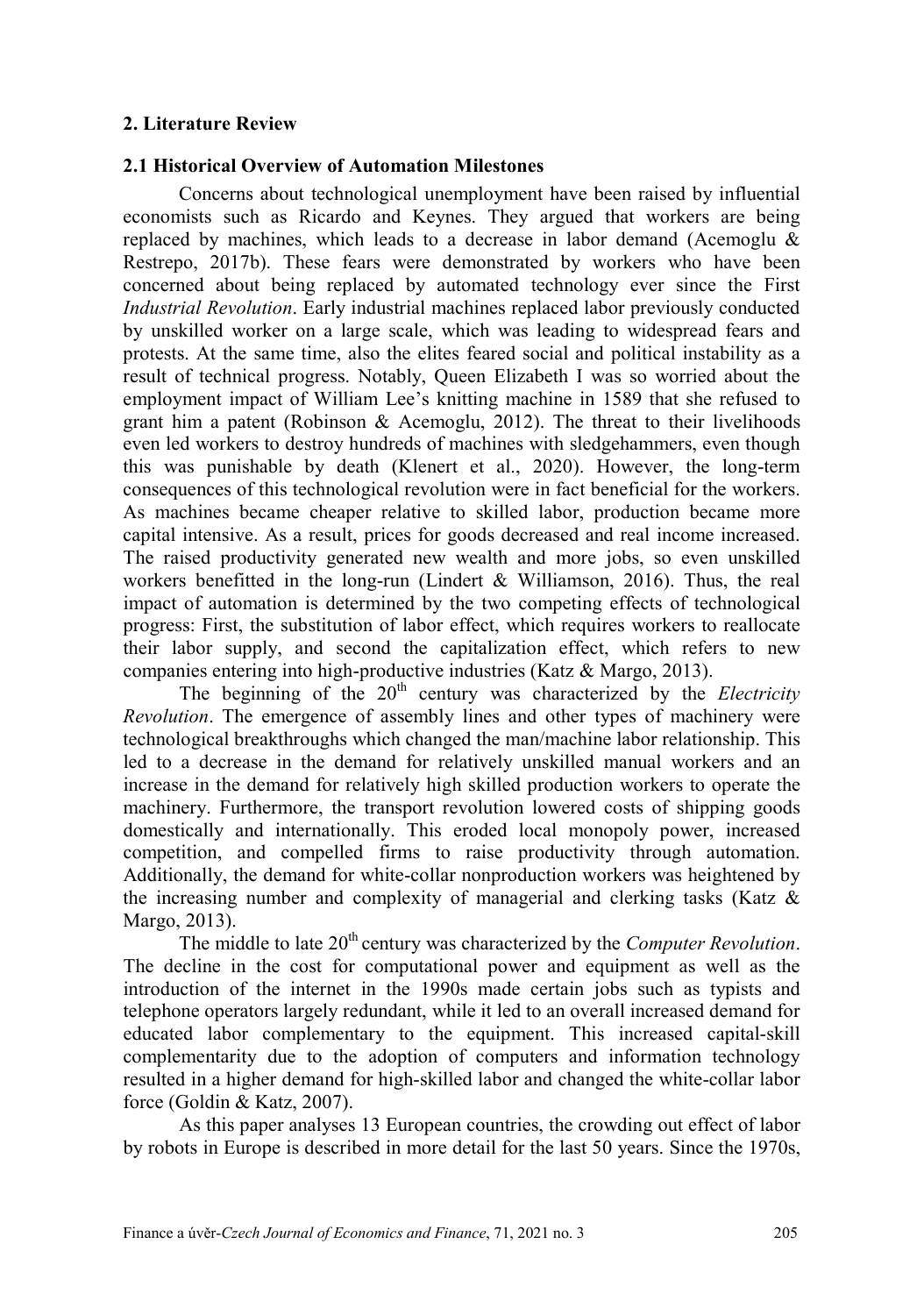labor market development in Europe has been defined by deindustrialization, with the constant decline of manufacturing employment and a corresponding increase in service sector employment. The share of European employees working in the manufacturing sector has decreased from around 20-30 percent in the 1970s to around 10-20 percent today (Klenert et al., 2020). Graetz and Michaels (2015) study the effects of automation on the European labor market, using data from the IFR on the deliveries of multipurpose manipulating industrial robots over the period 1993- 2007. Their results show that robot density has increased by around 150 percent between 1993 and 2007. The sectors and countries which saw a particularly strong increase in robotization were the transport equipment, chemicals and metal sectors in Germany, Denmark, and Italy, which also experienced the largest gains in labor productivity. They did not find increased robot density to be associated with significant changes in employment levels, but they found the overall effect of robot use on wages to be positive. Overall, this shows that on several occasions throughout history technological breakthroughs have had an impact on the labor market and inequality.

## **2.2 Empirical Literature on Labor Displacement through Robots**

Economic research that studies the effect of industrial robots on employment can be split into two groups. First, authors who use aggregated data from the International Federation of Robotics as a source. These tend to find a negative correlation between robots and low-skilled employment. Second, studies using micro-economic data. These tend to find a neutral or positive correlation between low-skill employment and the use of robots, suggesting a complementarity relationship between robots and low-skilled jobs (Klenert et al., 2020).

The routine-replacing technological change hypothesis (RRTC) outlines the labor altering effects of automation. Gregory et al. (2016) show that the reduction of labor demand in one sector through robotization is offset by the creation of additional labor demand through the product demand effect. Declining capital costs reduce prices and raise product demand including demand spillovers. In particular, they show positive quantitative net job effect (11.6 million jobs) as a result of automation for 238 regions across 27 European countries.

Acemoglu and Restrepo (2019) find a negative effect of robots on employment and wages in the US. Similarly, Chiacchio et al. (2018) found an overall negative impact of robotization on employment and wages in six European countries. Dauth et al. (2017) report that the negative impact on industrial employment of each robot destroying two manufacturing jobs in Germany is offset by spillovers into other sectors which lead to the creation of new jobs. The overall effect on total employment is thus neutral when employment spillovers between sectors are accounted for. A neutral effect of technology on employment is also found by Klenert et al. (2020) in their industry-level study across the European level in the last three decades. These studies show that there is not yet an agreement in current research on the effects of the technology on the labor market, with different studies finding diverging effects. This indicates that more research is needed to understand the process of creative destruction resulting from automation.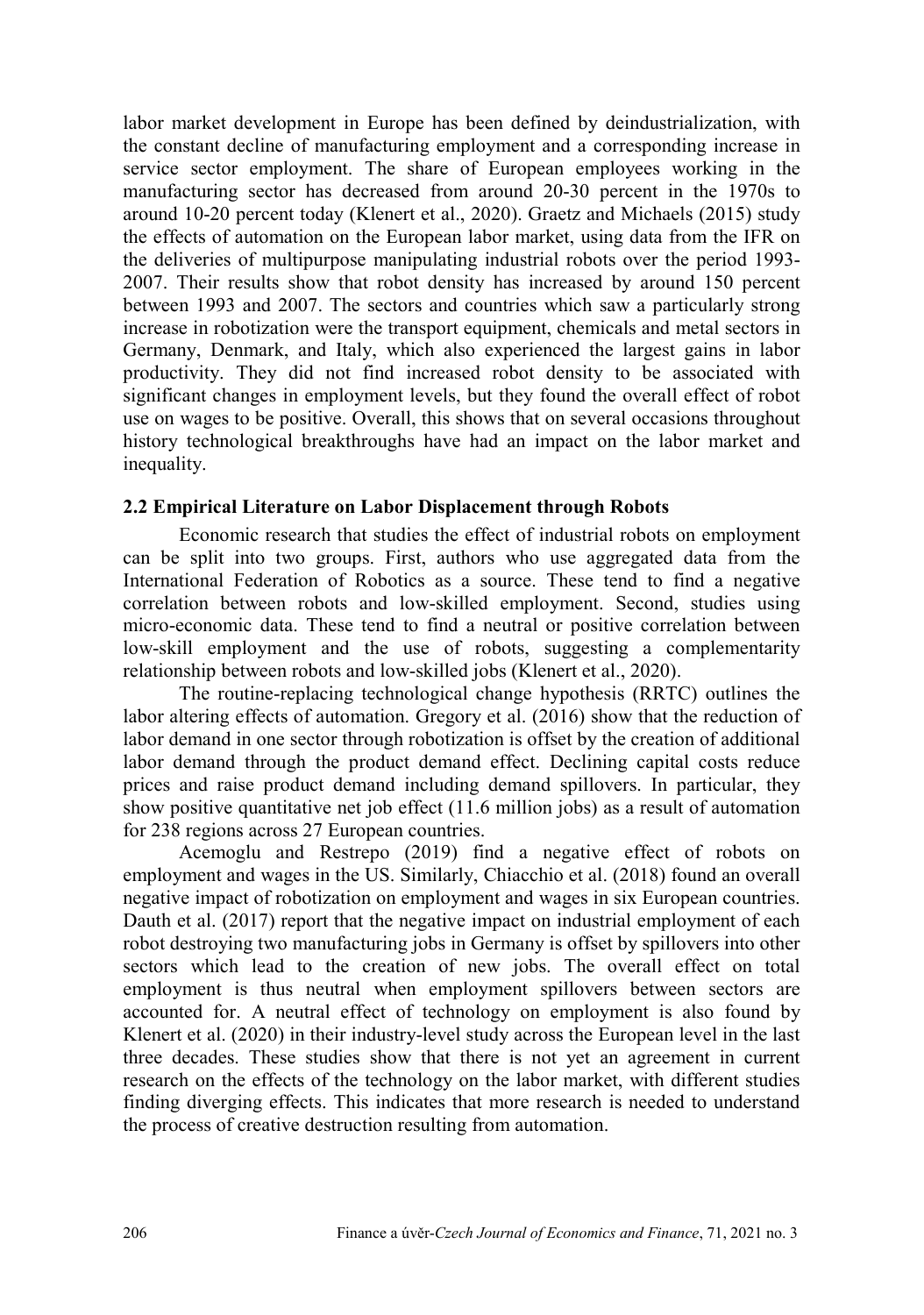#### **2.3 Skill-Biased Technological Change and Job Polarization**

Researchers studying the impact of technology on the labor market emphasize the role played by *skill-biased technical change* (SBTC), which states that technology is biased in favor of skilled workers and against unskilled workers as machinery replaces manual labor. According to this approach, as technological progress favors relatively skilled workers, it results in a higher skill premium, decreased employment and wages for less skilled workers, which in turn results in higher inequality (Machin & van Reenan, 1998). Autor et al. (1998) have found evidence that 30 to 50 percent of the relative demand in growth since the 1970s can be explained by the introduction of computer technology in the US. Machin and van Reenen (1998) have found a positive relationship between R&D expenditure and relative demand for skilled workers and thus evidence for SBTC in seven OECD countries. However, current research has taken a more nuanced approach by focusing on the nature of tasks, *routine* and *non-routine.* This expands the understanding of the impact of technology on jobs along the whole spectrum of wages. Routine labor tasks are step-by-step procedures or rules which are increasingly more easily replaced by machinery while non-routine labor tasks are not yet replaceable (Autor et al., 2006).

Goos and Manning (2007) analyze the *job polarization* effects. According to their research, the routine labor tasks can be increasingly substituted by technology. Affected are jobs such as manual jobs and bookkeeping jobs which require precision. Goos et al. (2009) find evidence for this pattern, i.e. a disproportionate increase in high and low-paid employment due to routine-biased change in 16 Western European countries over the period 1993-2010. High-paying managerial and professional jobs in particular have seen the most rapid increases in their employment shares, while employment shares with a median wage have declined. Autor and Dorn (2013) confirm the job polarization hypothesis and find evidence of a U-shaped distribution in the relationship between skill level and employment growth between 1980 and 2005 in the US.

While many workers fear the employment and displacement effects of automation, current research shows that workers will be sorted into new jobs in the long-run, resulting in only short-lived unemployment effects. However, the composition of labor based on their skill-level has changed dramatically over the past decades, leading to a higher share of low and high-skill workers which, in turn, might have an impact upon income inequality.

#### **2.4 Automation and Digital Technology**

While there has been extensive research on job and wage polarization due to robots replacing middle-skill workers (Acemoglu & Restrepo, 2017a; Goos et al., 2009), the new changes in the structure of automation, namely digital information and communication technology (ICT), have received less attention.

According to the job polarization hypothesis, high-skilled worker with their cognitive, non-routine jobs are harder to replace because their tasks are more complex, requiring judgment, problem-solving, analytical skills and various soft skills. But in recent years, digital technology has been increasingly able to not only replace manual labor but also cognitive tasks, turning non-routine tasks into defined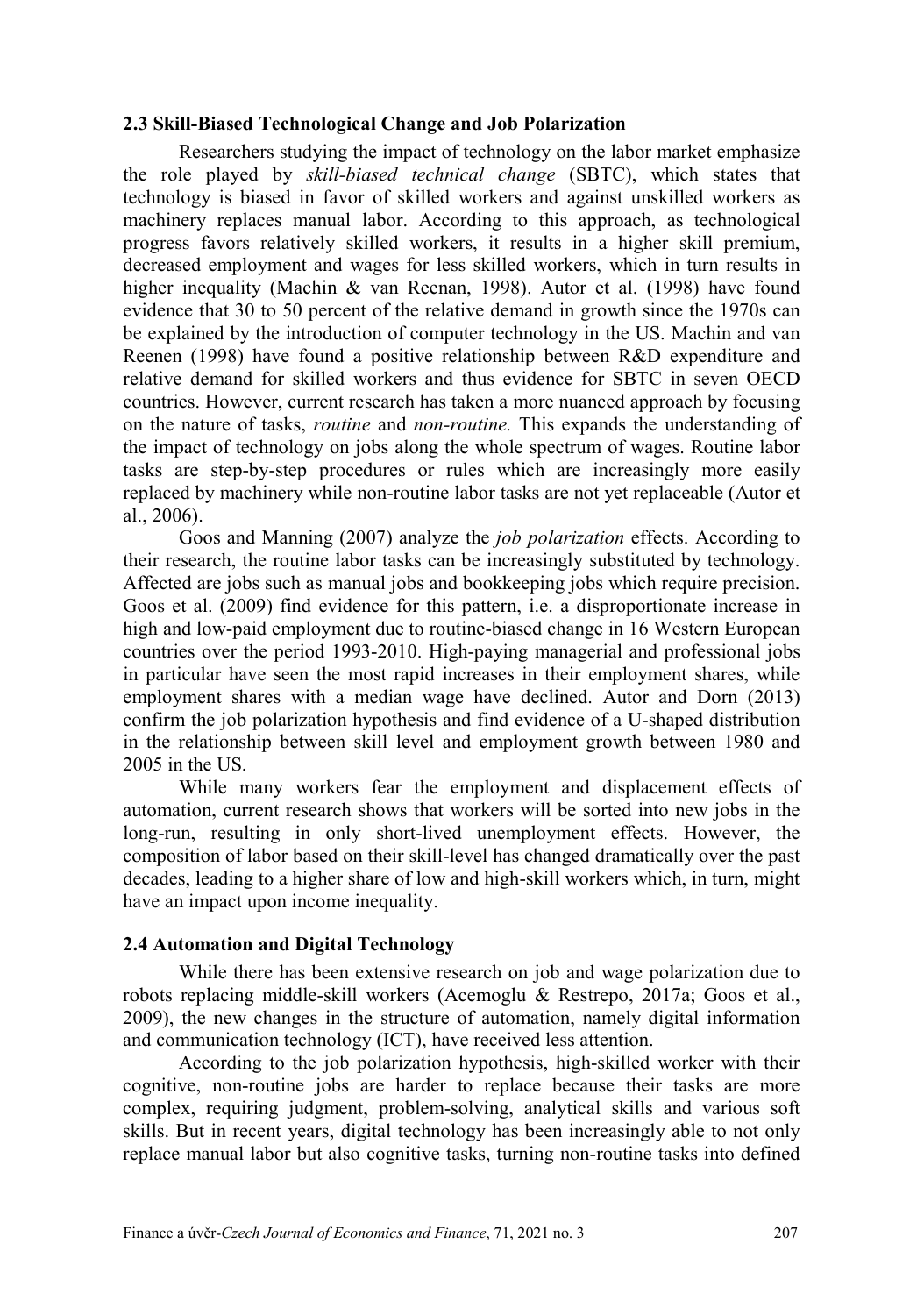problems. This led to a desire for software to automate them. Brynjolfsson and McAfee (2012) argue that digital technologies, contrary to other major technology changes in the past, have stronger labor replacing forces.

Chui et al. (2016) document that a significant percentage of the activities performed, including highly qualified tasks (for example, financial planners, physicians, and senior executives), can already be automated by means of current technology. Byrne and Corrado (2017) argue that ICT has entered a fourth major era (following machines, computers and the Internet) in which mobile and cloud platforms are becoming the predominate means organizations use to interact. This increase in the implementation of technology in the workfare in recent years is due to the decline in relative ICT prices, allowing ICT equipment to be more financially accessible to firms. Big data and its complementary technologies have a comparative advantage to human labor, insofar as it is scalable - computers being better for those large calculations required in using large datasets, and also better able to detect patterns. Another advantage of computers is the absence of human bias. Healthcare, judicial matters, financial services and fraud detection are areas where this is of great importance (Brynjolfsson & McAfee, 2012). Kaltenberg and Foster-McGregor (2019) find that digital automation can largely explain rising inequality within European countries, with the top 50 percent of the distribution profiting the most. This shows the increasing importance not only of industrial robots that have increased productivity in industrial production so far, but also of ICT affecting the labor process.

## **3. Empirical Analysis**

#### **3.1 Data**

The robotization indicator used in this analysis comes from the World Robotics database, which is compiled by the IFR. This data set is frequently used for automation research (see Acemoglu & Restrepo, 2017b; Carbonero et al., 2018; Graetz & Michaels, 2018; Klenert et al., 2020). The IFR data covers the stock of operational robots between 2004 and 2017 for 13 EU countries (IFR, 2018). IFR (2020) defines robots in line with ISO 8373:2012 as an automatically controlled, reprogrammable, multipurpose manipulator programmable in three or more axes, which can be either fixed or mobile (see Table A1 in the Appendix for full definition of robots by ISO and the IFR).

To obtain a relative measure of the degree of robot adoption independent of the size of an economic sector, the IFR data is divided by the number of employed persons to measure the number of industrial robots per thousand workers by country. The indicator is labeled as "robot density" and defines the number of robots per 10,000 employees in each year.

For the ICT investment share as percentage of total assets, the EU KLEMS database is used. We use ICT equipment, which is defined as the sum of computing equipment, communication equipment, computer software and databases divided by total assets. The variable depicts the share of ICT equipment in overall tangible and intangible assets (Jäger et al., 2019).

For the dependent variables, we use the Eurostat Database as well as the World Inequality Database (WID). The indicators for income inequality include the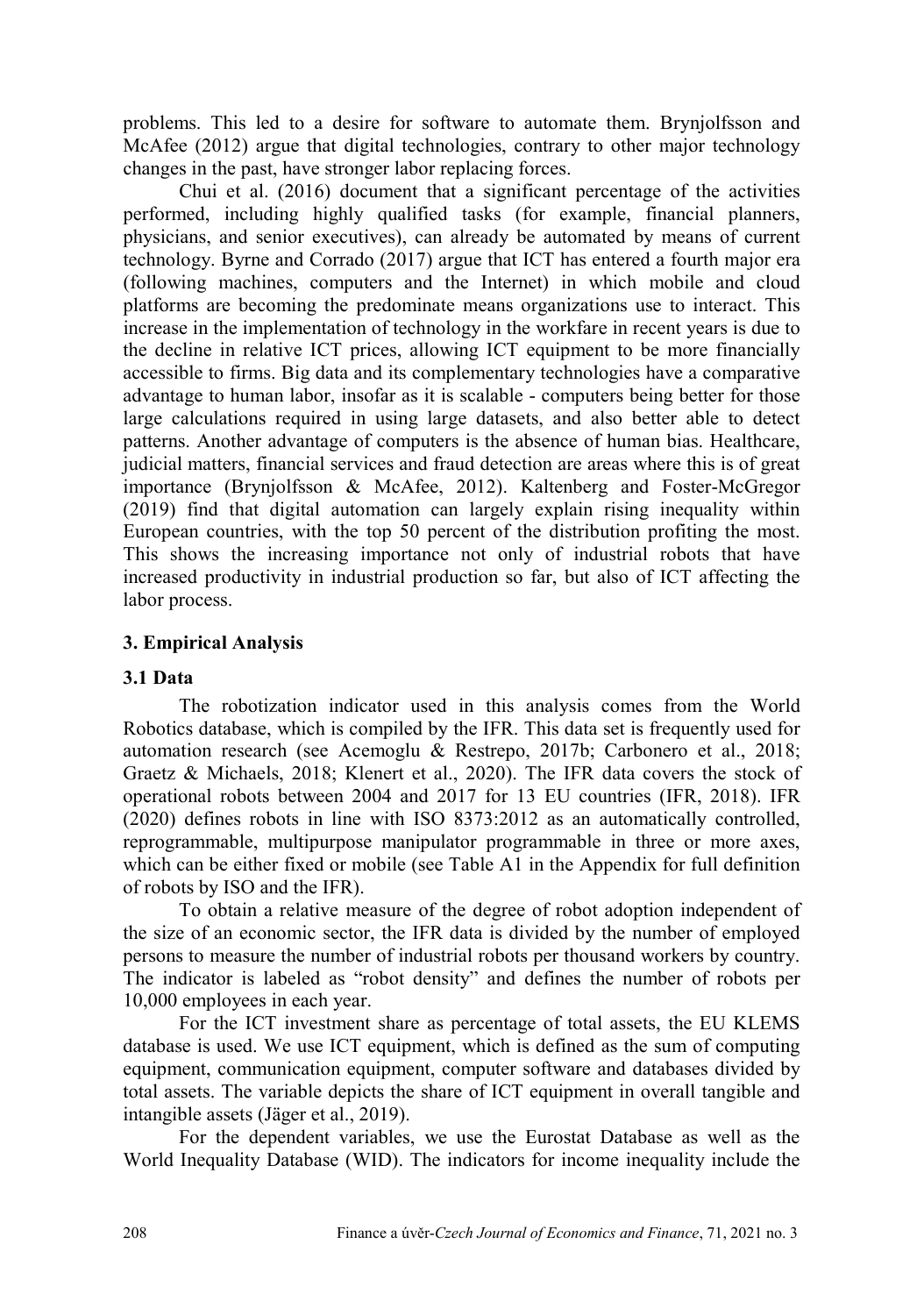*gini coefficient* before social transfers, the percentage of people at *poverty risk*, the national income shares of the *bottom 20 percent* and *bottom 50 percent*, the *quantile ratio*, the *top 10 percent* and *top 1 percent*, as well as the share of people earning more than *130 percent of the median income*.

To control for causes that might impact income inequality, as identified in literature (Acemoglu & Restrepo, 2017b; Piketty, 2015), further variables are included in the model. These include the *shares of low and high-level education* in the population to test the theory of job and wage polarization, the *logarithm of GDP per capita* controls for welfare differences, *growth of imports* to control for offshoring, *trade union density* is used to control for the bargaining power of the labor force, and *government expenditure as percentage of GDP* shows for different budgets at the country level which can be used for redistribution within the society (see Table A2 in Appendix for definition of the analyzed variables).

Table 1 shows the descriptive statistics presents for the variables used in this study. The dataset represents a nearly balanced data set with eight indicators of inequality as well as eight control variables for [1](#page-6-0)3 European countries<sup>1</sup> and covers the year 2004-2017. The European countries included were selected based on the similarity of their economic systems and the availability of the data.

|                       | Obs. | mean      | st.dev.  | min       | max       |
|-----------------------|------|-----------|----------|-----------|-----------|
| gini                  | 175  | 49.743    | 4.199    | 43.200    | 61.600    |
| poverty risk          | 161  | 21.699    | 5.253    | 13.900    | 36,000    |
| first quantile        | 161  | 11.273    | 1.395    | 8.500     | 13.600    |
| bottom 50%            | 177  | 21.989    | 2.172    | 17.320    | 26.820    |
| quantile ratio        | 161  | 4.720     | 1.000    | 3.310     | 6.960     |
| top 10%               | 177  | 32.784    | 2.754    | 28.050    | 39.660    |
| top $1%$              | 177  | 10.070    | 1.812    | 6.270     | 13.450    |
| 130median             | 158  | 28.436    | 2.912    | 22,000    | 34.500    |
| robot density         | 177  | 14.648    | 9.871    | 0.137     | 45.422    |
| <b>ICT</b> investment | 164  | 11.529    | 3.556    | 2.950     | 20.534    |
| low education         | 177  | 33.613    | 12.500   | 17.700    | 73.700    |
| high education        | 177  | 25.311    | 6.872    | 10.000    | 39.500    |
| GDP per capita        | 163  | 32390.982 | 9446.448 | 14520.000 | 57020.000 |
| import growth         | 177  | 3.518     | 6.709    | $-20.354$ | 33.164    |
| trade unions          | 160  | 37.131    | 22.171   | 8.500     | 82.400    |
| government exp.       | 163  | 48.851    | 5.816    | 28.200    | 65.100    |

|  |  | <b>Table 1 Summary Statistics</b> |  |
|--|--|-----------------------------------|--|
|--|--|-----------------------------------|--|

*Source:* Own estimation.

#### **3.2 Main Results**

 $\overline{a}$ 

We analyze the effect of *robot density* and *ICT investment share* on different measures of inequality. For our estimation we use the following fixed effects regression model:

<span id="page-6-0"></span><sup>1</sup> Our sample consists of the following EU countries: *Austria, Belgium, Denmark, Finland, France, Germany, Greece, Ireland, Italy, the Netherland, Portugal, Sweden, and Spain.*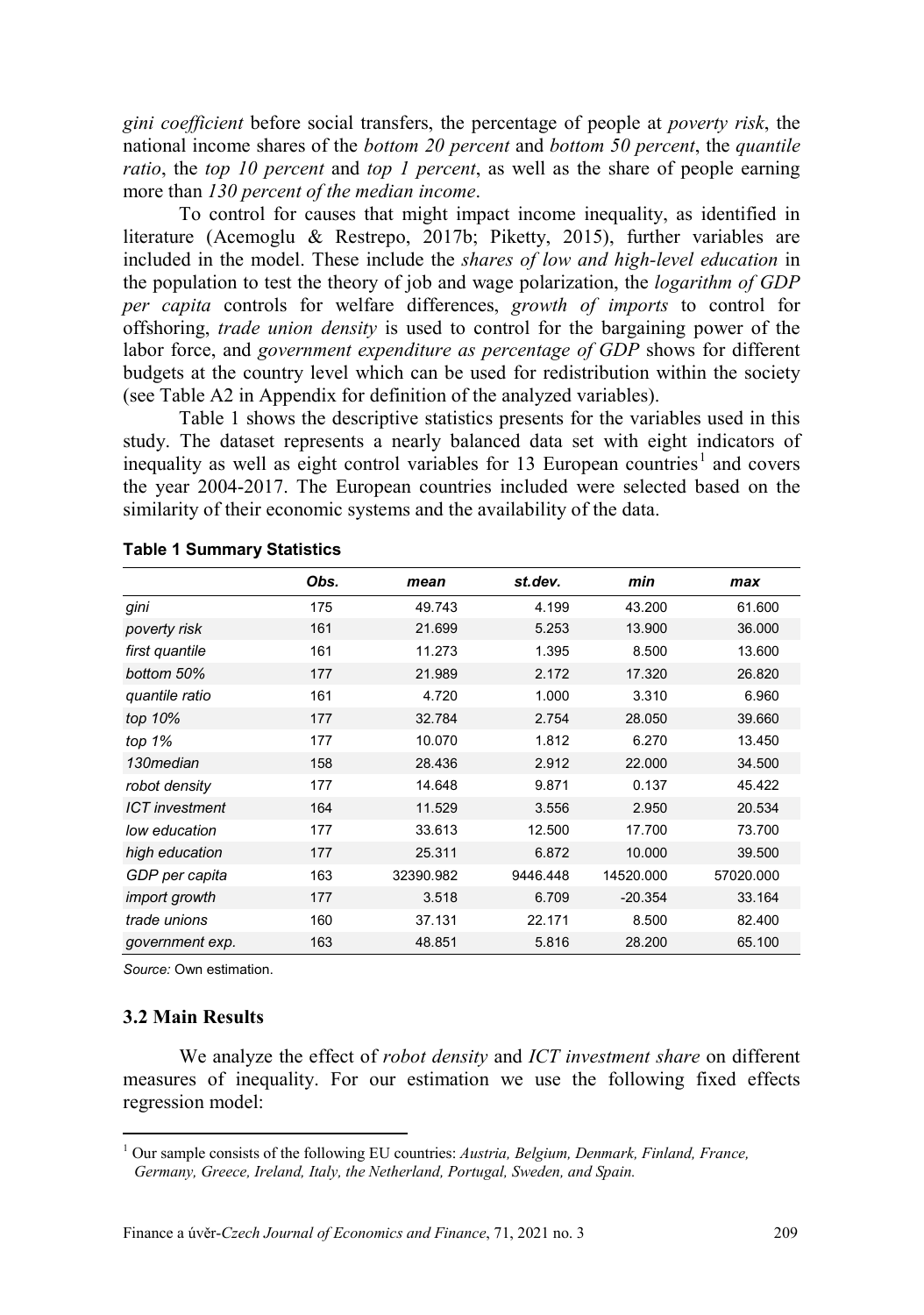$$
inequality_{it} = \beta_0 + \beta_1 \text{robots}_{it} + \beta_2 \text{ICT}_{it} + \sum_{k=1}^{K} \gamma_k x_{it} + \alpha_i + \theta_t + \varepsilon_{it},\tag{1}
$$

where *inequality*<sub>it</sub> is proxied by eight different indicators of inequality. The variable *robots*<sub>it</sub> denotes robotization per employment, the variable  $ICT_{it}$  shows  $ICT$ *investment share as percentage of total assets*, while  $x_{it}$  denotes k additional control variables: *Low and highly educated population*, *GDP per capita*, *growth of imports*, *trade union density*, and *government expenditure as percentage of GDP*. The parameters  $\alpha_i$  and  $\theta_t$  present *country and time-fixed effects*, respectively. Finally, the error term  $\varepsilon_{it}$  represents all disturbances.<sup>[2](#page-7-0)</sup>

Table 2 shows our baseline results. For the interpretation we have to keep in mind that the signs for *first quantile* and *bottom 50 percent*, which show the income share of low-income population, are opposite (i.e. coefficients for automation and digitalization are expected to be negative) in comparison to the other variables.

|                | gini                  | poverty<br>risk | first<br>quantile | bottom<br>50%          | quantile<br>ratio | top<br>10%         | top<br>1%             | 130<br>median |
|----------------|-----------------------|-----------------|-------------------|------------------------|-------------------|--------------------|-----------------------|---------------|
| robot density  | ***<br>0.421          | ***<br>0.249    | $-0.076$          | $-0.148$               | ***<br>0.051      | 0.203              | 0.171                 | 0.222         |
|                | (0.160)               | (0.068)         | (0.022)           | (0.065)                | (0.017)           | (0.101)            | (0.068)               | (0.056)       |
| low education  | $-0.250$ ***          | $-0.106$        | $-0.007$          | 0.047                  | 0.002             | $-0.087$           | $-0.102$              | $-0.030$      |
|                | (0.091)               | (0.133)         | (0.031)           | (0.048)                | (0.029)           | (0.063)            | (0.041)               | (0.055)       |
| high education | $-0.120$              | 0.044           | 0.011             | $0.139$ <sup>***</sup> | $-0.001$          | $-0.236$           | $-0.159$ <sup>2</sup> | $-0.113$      |
|                | (0.097)               | (0.155)         | (0.033)           | (0.042)                | (0.029)           | (0.093)            | (0.070)               | (0.056)       |
| GDP per capita | $-20.509$ ***         | $-12.733$ **    | 0.122             | $-1.292$               | $-0.371$          | 2.642              | $-2.675$              | 0.924         |
|                | (3.775)               | (3.397)         | (0.767)           | (1.520)                | (0.641)           | (2.568)            | (2.348)               | (1.374)       |
| import growth  | 0.017                 | 0.014           | 0.008             | $-0.009$               | $-0.003$          | 0.025              | 0.029                 | 0.007         |
|                | (0.033)               | (0.010)         | (0.006)           | (0.008)                | (0.004)           | (0.015)            | (0.016)               | (0.011)       |
| trade unions   | $-1.055$              | $-0.157$        | 0.041             | 0.056                  | $-0.010$          | 0.103              | 0.035                 | $-0.063$      |
|                | (0.162)               | (0.114)         | (0.032)           | (0.040)                | (0.023)           | (0.072)            | (0.058)               | (0.033)       |
| qovernment     | $0.182$ <sup>**</sup> | 0.050           | $-0.005$          | $-0.012$               | 0.005             | $-0.079$ $\degree$ | $-0.090$ <sup>*</sup> | 0.026         |
|                | (0.074)               | (0.040)         | (0.012)           | (0.024)                | (0.010)           | (0.030)            | (0.023)               | (0.025)       |
| observations   | 144                   | 144             | 144               | 146                    | 144               | 146                | 146                   | 141           |
| adjusted $R^2$ | 0.561                 | 0.269           | 0.160             | 0.210                  | 0.039             | 0.246              | 0.227                 | 0.273         |

**Table 2 The Impact of Robot Density on Different Measures of Inequality**

*Notes:* Robust standard errors are in parentheses. \*, \*\*, and \*\*\* denote significance at the 10%, 5%, and 1% level, respectively.

*Source:* Own estimation.

Table 2 indicates that in terms of inequality, the coefficient of *robot density* has expected signs: The specification with the *Gini coefficient* and *poverty risk* as dependent variable show a positive and statistically significant effect. A negative and statistically significant effect on income is shown for the *bottom 20 percent* and *bottom 50 percent* of the population. A positive and statistically significant effect is estimated for the *quantile ratio*, as well as the *top 10 percent*, *the top 1 percent* and

 $\overline{a}$ 

<span id="page-7-0"></span><sup>&</sup>lt;sup>2</sup> We use the "plm" package of the Data analysis software "R". To reduce endogeneity a fixed effects model is used to get rid of unobserved, time and country characteristics.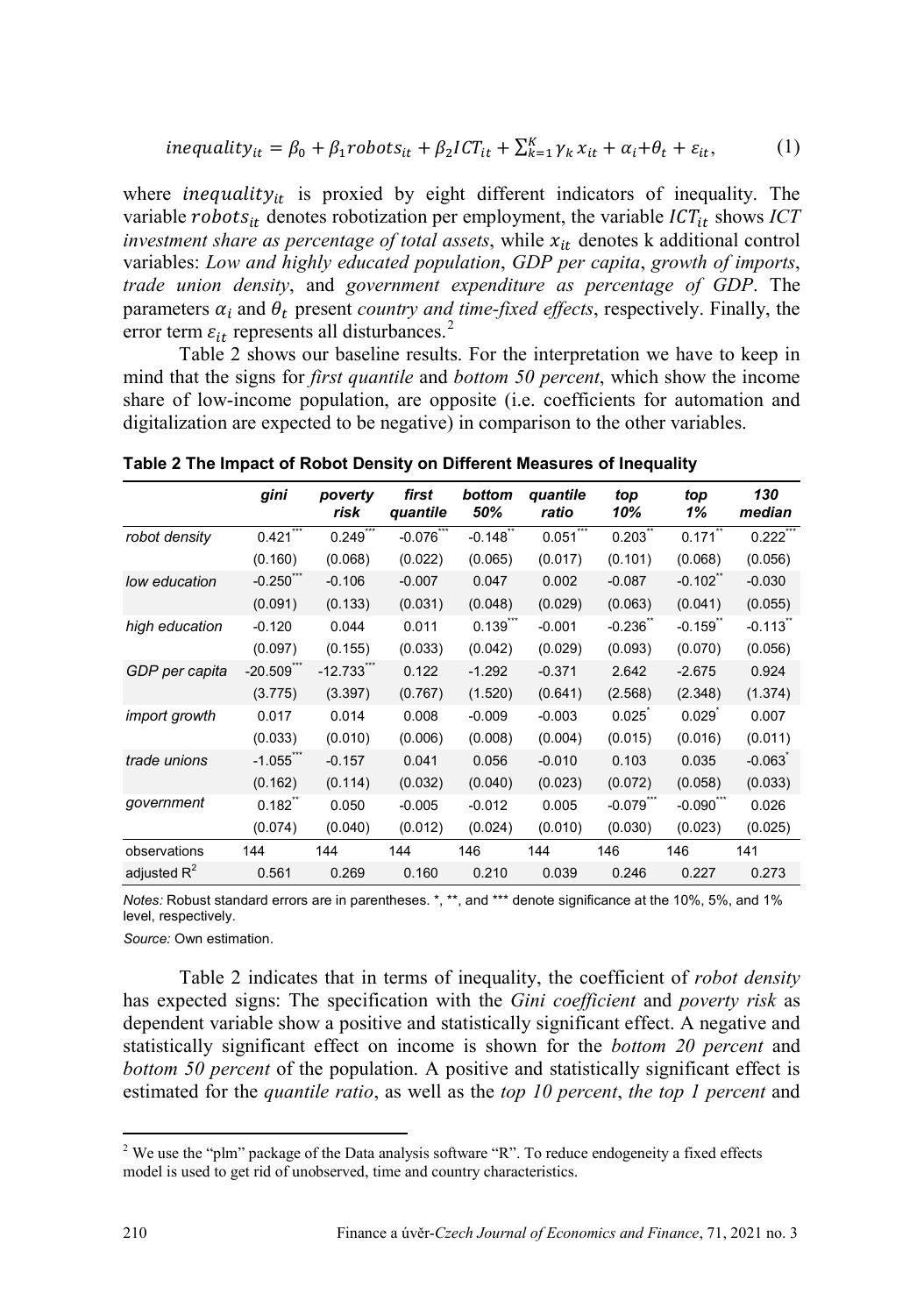the people with an *income 130 times above the median*. Hence, *robot density* is generally associated with higher inequality. For example, the increase of robotization by its one standard deviation increases the *Gini coefficient* by 4.2 percentage points.<sup>[3](#page-8-0)</sup>

It is particularly interesting to note that the income share of the bottom 20 and 50 percent decreases with automation, while the income shares of the top 10 and 1 percent increase. This supports the job and wage polarization hypothesis.

Finally, we can see that the control variables have expected signs, but they are less robust than the core variables. Countries with *lower levels of education* tend to have lower inequality as proxied by the *Gini coefficient*. More importantly, *high education levels* increase the income share of the *bottom 50 percent* of the population, thus reducing inequality. Similarly, *higher education levels* decrease the income share of the *top 10 percen*t and *top 1 percent*. *Growth of GDP per capita* and *trade union density* tend to lower inequality measured by the *Gini coefficient*. *Import growth* is only marginally positively significant for the *top 10 percent* and *top 1 percent*. Finally, *government expenditure as percentage of GDP* is associated with higher inequality according in the specification for the *Gini coefficient*. This shows that fiscal policies do not lower the levels of inequality in general. Nevertheless, the results for the specification for *top 10 percent* and *top 1 percent* confirm that *government expenditures* reduce the income shares of the rich through redistribution.

|                       | gini      | poverty<br>risk | first<br>quantile | bottom<br>50% | quantile<br>ratio | top<br>10%              | top<br>1%    | 130<br>median |
|-----------------------|-----------|-----------------|-------------------|---------------|-------------------|-------------------------|--------------|---------------|
| robot density         | 0.412     | 0.171           | $-0.064$          | $-0.134$      | 0.036             | $0.215$ **              | 0.174        | 0.234         |
|                       | (0.123)   | (0.085)         | (0.019)           | (0.067)       | (0.013)           | (0.102)                 | (0.064)      | (0.055)       |
| <b>ICT</b> investment | 0.032     | 0.278           | $-0.040$          | $-0.051$      | 0.053             | $-0.047$                | $-0.011$     | $-0.045$      |
|                       | (0.281)   | (0.178)         | (0.064)           | (0.047)       | (0.054)           | (0.087)                 | (0.076)      | (0.115)       |
| low education         | $-0.243$  | $-0.045$        | $-0.015$          | 0.036         | 0.014             | $-0.097$                | $-0.105$     | $-0.039$      |
|                       | (0.090)   | (0.116)         | (0.028)           | (0.050)       | (0.026)           | (0.068)                 | (0.042)      | (0.068)       |
| high education        | $-0.123$  | 0.017           | 0.015             | $0.144$ ***   | $-0.006$          | $-0.232$ ***            | $-0.158$ **  | $-0.109$      |
|                       | (0.113)   | (0.128)         | (0.033)           | (0.039)       | (0.027)           | (0.089)                 | (0.070)      | (0.057)       |
| GDP per capita        | $-20.197$ | $-10.037$       | $-0.270$          | $-1.750$      | 0.144             | 2.219                   | $-2.778$     | 0.479         |
|                       | (4.186)   | (4.221)         | (0.953)           | (1.705)       | (0.780)           | (2.768)                 | (2.519)      | (1.510)       |
| import growth         | 0.016     | 0.004           | 0.009             | $-0.007$      | $-0.005$          | 0.027                   | 0.029        | 0.009         |
|                       | (0.033)   | (0.013)         | (0.006)           | (0.007)       | (0.003)           | (0.015)                 | (0.016)      | (0.011)       |
| trade unions          | $-1.056$  | $-0.165$        | 0.042             | 0.058         | $-0.011$          | 0.105                   | 0.035        | $-0.062$      |
|                       | (0.162)   | (0.109)         | (0.031)           | (0.040)       | (0.022)           | (0.071)                 | (0.057)      | (0.034)       |
| government exp.       | 0.178     | 0.023           | $-0.001$          | $-0.007$      | 0.00004           | $-0.074$ <sup>***</sup> | $-0.089$ *** | 0.030         |
|                       | (0.077)   | (0.034)         | (0.010)           | (0.024)       | (0.007)           | (0.028)                 | (0.022)      | (0.031)       |
| observations          | 144       | 144             | 144               | 146           | 144               | 146                     | 146          | 141           |
| adjusted $R^2$        | 0.558     | 0.309           | 0.162             | 0.210         | 0.066             | 0.243                   | 0.221        | 0.270         |

*Table 3 The Impact of Robot Density & Digitalization on Diff. Measures of Inequality*

*Notes:* Robust standard errors are in parentheses. \*, \*\*, and \*\*\* denote significance at the 10%, 5%, and 1% level, respectively.

*Source:* Own estimation.

 $\overline{a}$ 

<span id="page-8-0"></span><sup>&</sup>lt;sup>3</sup> This value was computed as follows: 9.871(standard deviation of *robot density*)  $\times$  0.421 (coefficient of *robot density*) = 4.2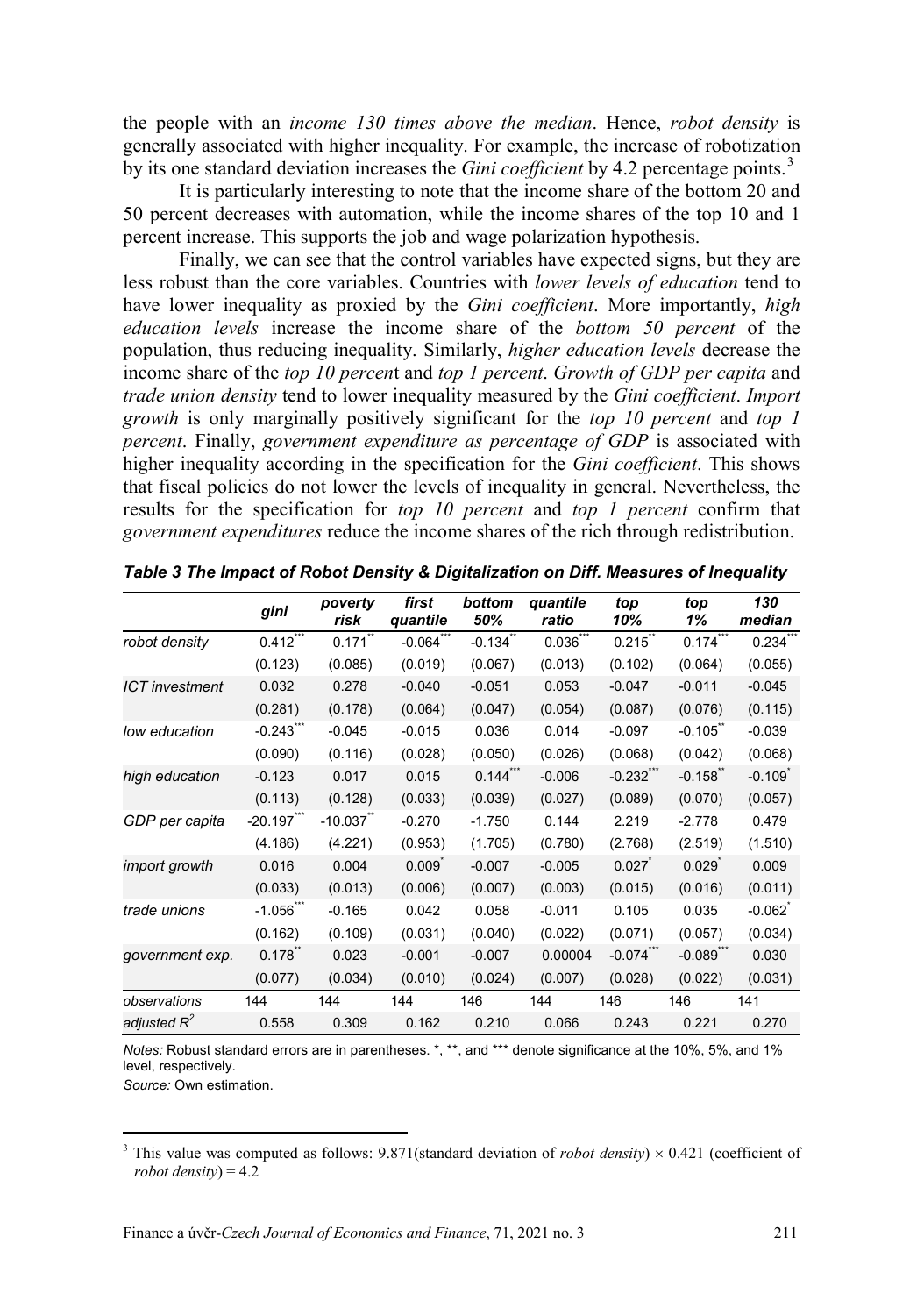In Table 3 we include the *ICT investment share*. The results of our main explanatory variable r*obot density* stay highly robust. However, the *ICT* variable has no effect on inequality. The *ICT investment shares* remain insignificant also if robotization is not included in the specification. Moreover, the signs often differ from the signs estimated for robotization, which indicates that the digitalization is not necessarily increasing inequality. The weak results may be due the specifics of digitalization process. For example, *ICT investment shares* remained relatively constant during the analyzed period, but the declining prices in this sector may imply their increasing importance. Alternatively, it may show that inequality increasing effects of new technologies are likely to disappear after sufficiently long transition periods.

#### **3.4 Robustness Checks**

We conduct two robustness checks. First, we estimate the impact of *robot density* on different measures of inequality for the years of the post financial crisis of 2007-2008. Therefore we exclude data before 2010. Table 4 shows that the effects regarding the post-crisis specification are robust to a limited extent. The direction of the effects remain the same as in the baseline model and five out of eight specifications show significant effects for our main explanatory variable *robot density*.

Second, we use sub-samples of core, as well as southern and northern European countries of the EU. The possible endogeneity channels are expected to be different for the analyzed subsamples. Thus, the stability of the results is important for the general validity of the main findings. For example, firms in relatively rich EU core countries as well as northern European countries are more likely to replace expansive labor by robots. Therefore, these countries may be more affected by the automation than relatively poor countries. However, the richer countries can have more financial means to deal with negative effects of robotization.

Tables 5 to 7 show the results for tree sub-samples, namely core, northern and southern European countries. The results are robust for the sub-sample of northern European countries. The polarization hypothesis can also be confirmed for the northern European countries. It is interesting to note that the northern European countries are more affected by automatization than the core countries. This shows that negative effects of robotization can be possibly counteracted by appropriate labor market policies, which were adopted in the core countries.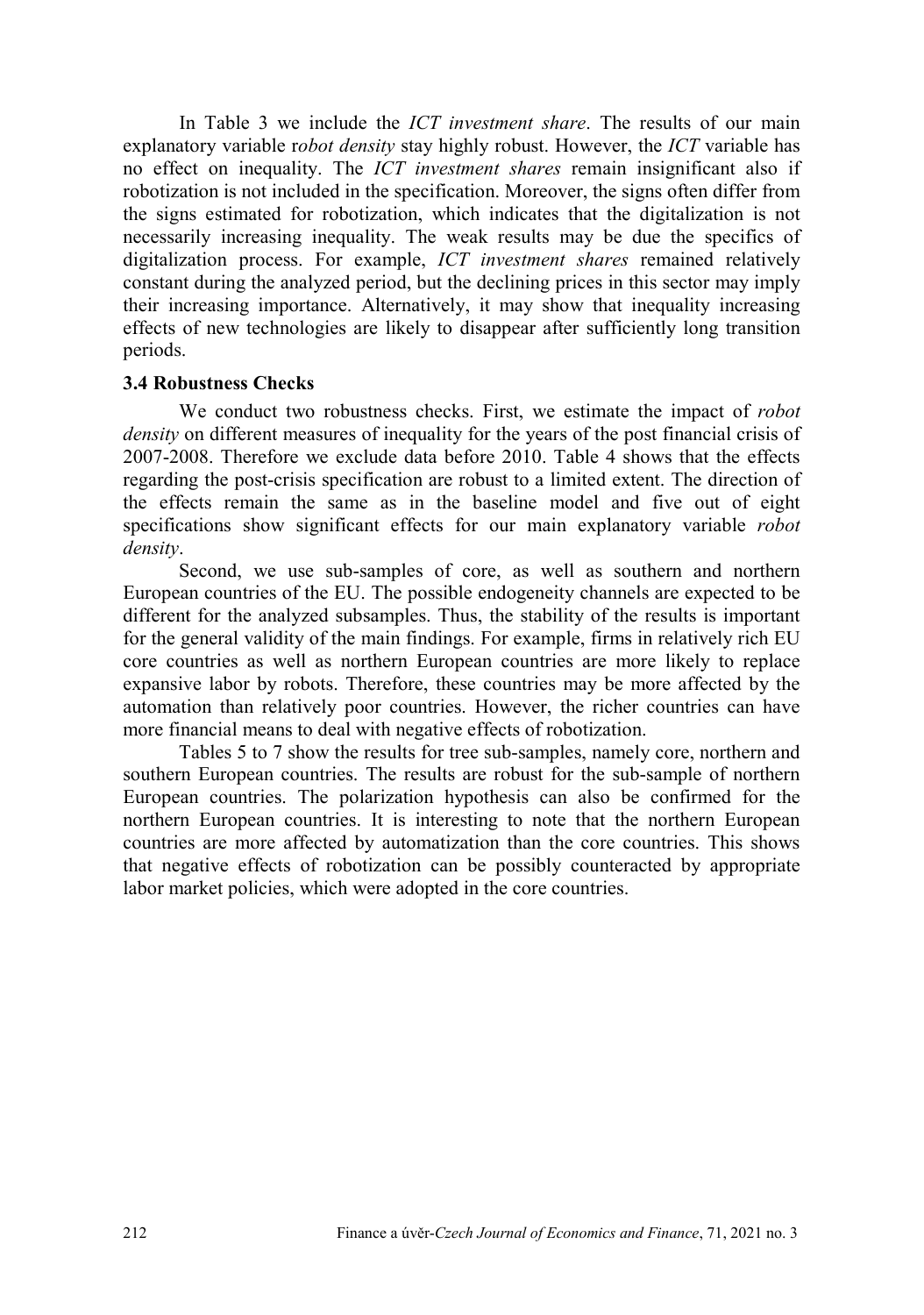|                 | gini                   | poverty<br>risk          | first<br>quantile | bottom<br>50%          | quantile<br>ratio | top<br>10% | top<br>1%    | 130<br>median |
|-----------------|------------------------|--------------------------|-------------------|------------------------|-------------------|------------|--------------|---------------|
| robot density   | 0.279                  | $0.215$ ***              | $-0.069$          | $-0.096$ **            | 0.049             | 0.042      | 0.024        | 0.155         |
|                 | (0.130)                | (0.083)                  | (0.083)           | (0.043)                | (0.012)           | (0.060)    | (0.059)      | (0.049)       |
| low education   | $-0.637$ ***           | $-0.146$                 | 0.033             | 0.066                  | $-0.026$          | 0.038      | $-0.012$     | 0.038         |
|                 | (0.122)                | (0.102)                  | (0.102)           | (0.052)                | (0.016)           | (0.076)    | (0.049)      | (0.065)       |
| high education  | $-0.152$               | $-0.025$                 | 0.029             | 0.056                  | $-0.019$          | 0.011      | 0.035        | $-0.023$      |
|                 | (0.089)                | (0.050)                  | (0.050)           | (0.038)                | (0.009)           | (0.058)    | (0.053)      | (0.047)       |
| GDP per capita  | $-22.813$ ***          | $-19.838$ <sup>***</sup> | 2.288             | 1.177                  | $-2.116$ ***      | $-0.176$   | $-4.895$     | $-5.339$      |
|                 | (1.743)                | (3.196)                  | (3.196)           | (1.083)                | (0.532)           | (3.143)    | (3.299)      | (2.176)       |
| import growth   | 0.030                  | $-0.038$                 | 0.002             | $-0.023$               | 0.0003            | 0.051      | 0.041        | $-0.019$      |
|                 | (0.031)                | (0.039)                  | (0.039)           | (0.015)                | (0.004)           | (0.027)    | (0.025)      | (0.018)       |
| trade unions    | $-0.466$ <sup>22</sup> | $-0.214$                 | 0.062             | $-0.062$               | $-0.061$          | $-0.166$   | $-0.216$ *** | $-0.146$      |
|                 | (0.085)                | (0.140)                  | (0.140)           | (0.059)                | (0.041)           | (0.096)    | (0.069)      | (0.077)       |
| government exp. | $0.110^{7}$            | $-0.058$                 | $-0.001$          | $0.043$ <sup>***</sup> | 0.004             | $-0.042$   | $-0.044$     | $-0.048$      |
|                 | (0.065)                | (0.047)                  | (0.047)           | (0.014)                | (0.006)           | (0.036)    | (0.033)      | (0.029)       |
| observations    | 81                     | 81                       | 81                | 81                     | 81                | 81         | 81           | 78            |
| adiusted $R^2$  | 0.646                  | 0.392                    | 0.041             | 0.083                  | 0.145             | 0.174      | 0.204        | $-0.006$      |

#### **Table 4 The Impact of Robot Density on Different Measures of Inequality, Post Financial Crisis**

*Notes:* Robust standard errors are in parentheses. \*, \*\*, and \*\*\* denote significance at the 10%, 5%, and 1% level, respectively.

*Source:* Own estimation.

|                 | gini     | poverty<br>risk        | first<br>quantile | bottom<br>50%   | quantile<br>ratio | top<br>10% | top<br>1%              | 130<br>median |
|-----------------|----------|------------------------|-------------------|-----------------|-------------------|------------|------------------------|---------------|
| robot density   | $-0.118$ | 0.069                  | $-0.012$          | ***<br>$-0.161$ | $-0.004$          | 0.200      | 0.062                  | 0.144         |
|                 | (0.160)  | (0.060)                | (0.028)           | (0.043)         | (0.020)           | (0.080)    | (0.037)                | (0.068)       |
| low education   | $-0.160$ | $-0.108$               | 0.014             | $0.134$ ***     | 0.0001            | $-0.094$   | $-0.002$               | $-0.102$      |
|                 | (0.091)  | (0.063)                | (0.028)           | (0.035)         | (0.015)           | (0.080)    | (0.043)                | (0.171)       |
| high education  | $-0.076$ | $-0.086$ ***           | $0.032$ "         | $0.160$ ***     | $-0.018$ ***      | $-0.193$   | $-0.071$               | $-0.157$      |
|                 | (0.097)  | (0.019)                | (0.013)           | (0.043)         | (0.006)           | (0.098)    | (0.063)                | (0.072)       |
| GDP per capita  | 2.488    | $-8.774$ ***           | $-2.832$ ***      | 1.370           | 2.345**           | 1.965      | 0.601                  | 0.814         |
|                 | (3.775)  | (2.299)                | (0.641)           | (0.706)         | (0.310)           | (1.523)    | (0.656)                | (4.477)       |
| import growth   | 0.015    | 0.002                  | 0.013             | $-0.00001$      | $-0.008^\degree$  | $-0.004$   | 0.007                  | $-0.012$      |
|                 | (0.033)  | (0.008)                | (0.006)           | (0.014)         | (0.003)           | (0.024)    | (0.012)                | (0.020)       |
| trade unions    | $-0.545$ | $-0.413$ <sup>**</sup> | $-0.004$          | $-0.004$        | 0.021             | 0.247      | 0.114                  | $-0.125$      |
|                 | (0.162)  | (0.091)                | (0.073)           | (0.054)         | (0.042)           | (0.134)    | (0.097)                | (0.165)       |
| government exp. | $-0.138$ | $-0.069$               | 0.027             | 0.055           | $-0.010$          | $-0.198$   | $-0.149$ <sup>**</sup> | $-0.054$      |
|                 | (0.074)  | (0.090)                | (0.057)           | (0.042)         | (0.036)           | (0.063)    | (0.035)                | (0.077)       |
| observations    | 54       | 54                     | 54                | 56              | 54                | 56         | 56                     | 54            |
| adjusted $R^2$  | 0.383    | 0.166                  | 0.217             | 0.294           | 0.142             | 0.137      | 0.050                  | 0.207         |

#### **Table 3 The Impact of Robot Density on Different Measures of Inequality, Core Countries**

*Notes: Robust standard errors are in parentheses. \*, \*\*, and \*\*\* denote significance at the 10%, 5%, and 1% level, respectively. Core countries are defined as Germany, France, Austria, Belgium, and the Netherlands.* 

*Source: Own estimation.*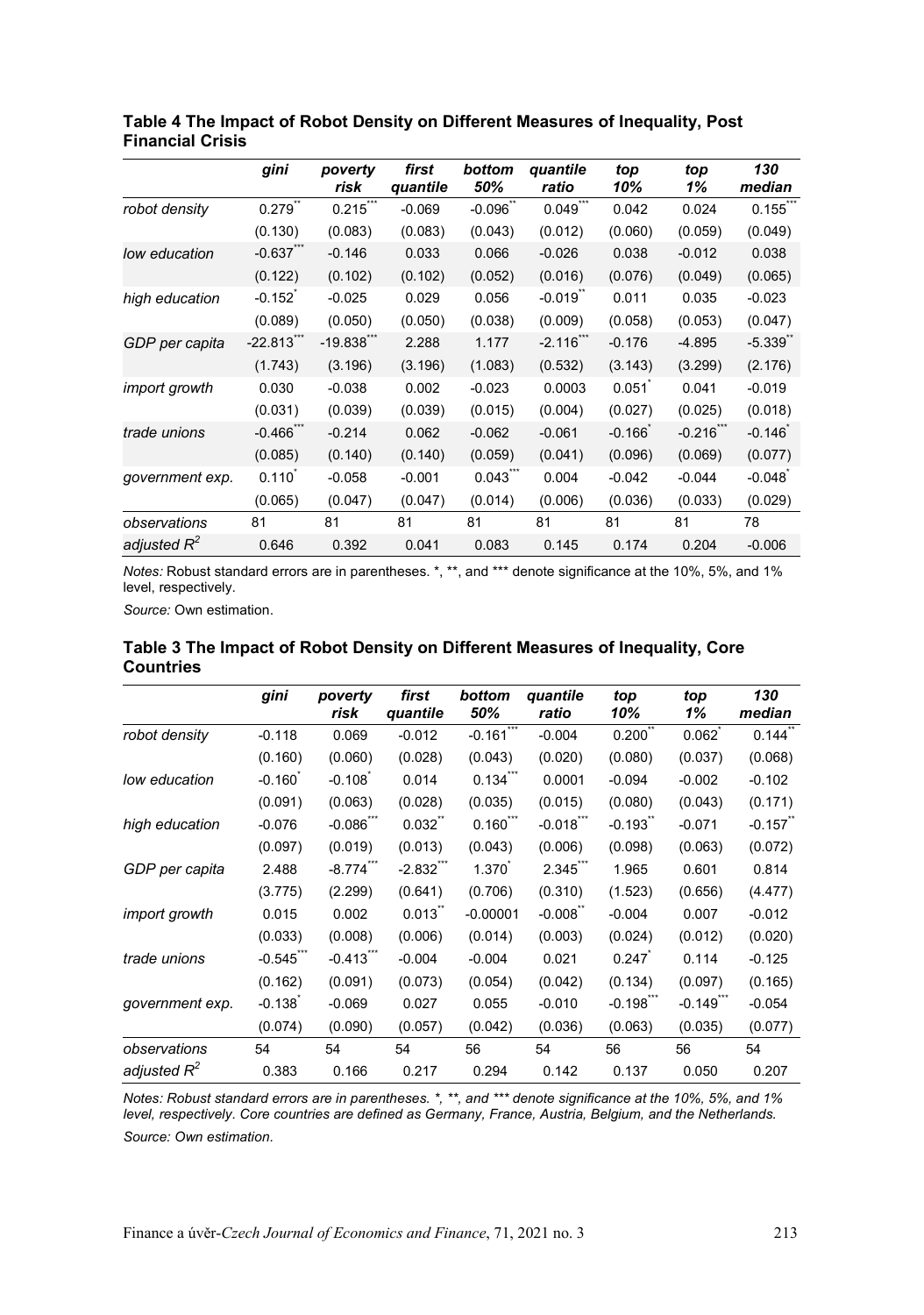|                 | gini                    | poverty<br>risk        | first<br>quantile       | bottom<br>50%           | quantile<br>ratio | top<br>10%             | top<br>1%              | 130<br>median          |
|-----------------|-------------------------|------------------------|-------------------------|-------------------------|-------------------|------------------------|------------------------|------------------------|
| robot density   | 0.489                   | 0.067                  | $-0.011$                | $-0.286$ <sup>777</sup> | $0.026$ ***       | $0.360^{\degree}$      | $0.287$ <sup>***</sup> | $0.301$ <sup>***</sup> |
|                 | (0.160)                 | (0.031)                | (0.011)                 | (0.057)                 | (0.004)           | (0.097)                | (0.085)                | (0.069)                |
| low education   | $0.252$ ***             | $0.425***$             | $-0.152***$             | $0.234$ ***             | $0.063$ **        | $-0.384$ ***           | $-0.167$               | $-0.079$               |
|                 | (0.091)                 | (0.132)                | (0.017)                 | (0.037)                 | (0.010)           | (0.123)                | (0.099)                | (0.061)                |
| high education  | $0.293***$              | $0.773$ <sup>***</sup> | $-0.112$ <sup>***</sup> | 0.377'''                | 0.033             | $-0.744$ <sup>**</sup> | $-0.413$ <sup>**</sup> | $-0.102$               |
|                 | (0.097)                 | (0.212)                | (0.023)                 | (0.077)                 | (0.014)           | (0.135)                | (0.115)                | (0.104)                |
| GDP per capita  | $-15.214$ ***           | $-9.036$ <sup>22</sup> | $-1.724$ <sup>***</sup> | $-2.230$                | 0.677'''          | $5.465$ <sup>***</sup> | $-0.509$               | 1.219                  |
|                 | (3.775)                 | (3.173)                | (0.298)                 | (2.744)                 | (0.145)           | (1.435)                | (1.469)                | (2.005)                |
| import growth   | $-0.025$                | 0.009                  | 0.023                   | $-0.009$                | $-0.009$          | $0.073$ <sup>***</sup> | $0.094$ <sup>***</sup> | 0.015                  |
|                 | (0.033)                 | (0.008)                | (0.010)                 | (0.023)                 | (0.006)           | (0.020)                | (0.006)                | (0.015)                |
| trade unions    | $-0.870$ <sup>***</sup> | 0.110                  | $-0.0001$               | 0.135                   | $-0.003$          | $-0.056$               | $-0.033$               | $-0.035$               |
|                 | (0.162)                 | (0.091)                | (0.012)                 | (0.071)                 | (0.006)           | (0.063)                | (0.079)                | (0.058)                |
| government exp. | $0.150^{\degree}$       | $-0.007$               | 0.003                   | $-0.039$                | 0.0003            | 0.004                  | $-0.028$               | 0.020                  |
|                 | (0.074)                 | (0.036)                | (0.004)                 | (0.028)                 | (0.003)           | (0.020)                | (0.017)                | (0.027)                |
| observations    | 51                      | 51                     | 51                      | 51                      | 51                | 51                     | 51                     | 50                     |
| adjusted $R^2$  | 0.621                   | 0.424                  | 0.492                   | 0.505                   | 0.494             | 0.533                  | 0.580                  | 0.482                  |

**Table 6 The Impact of Robot Density on Different Measures of Inequality, Northern European Countries**

*Notes:* Robust standard errors are in parentheses. \*, \*\*, and \*\*\* denote significance at the 10%, 5%, and 1% level, respectively. Northern European countries are defined as Denmark, Sweden, Ireland, and Finland.

*Source:* Own estimation.

| Table 7 The Impact of Robot Density on Different Measures of Inequality, Southern |  |  |
|-----------------------------------------------------------------------------------|--|--|
| <b>European Countries</b>                                                         |  |  |

|                 | gini      | poverty<br>risk | first<br>quantile | bottom<br>50% | quantile<br>ratio      | top<br>10%   | top<br>1%             | 130<br>median |
|-----------------|-----------|-----------------|-------------------|---------------|------------------------|--------------|-----------------------|---------------|
| robot density   | $-0.073$  | $-0.290$        | $-0.062$          | 0.106         | 0.056                  | 0.158        | 0.195                 | 0.429         |
|                 | (0.160)   | (0.368)         | (0.124)           | (0.092)       | (0.117)                | (0.162)      | (0.109)               | (0.190)       |
| low education   | 0.025     | 0.336           | $-0.155$ ***      | 0.069         | 0.208                  | 0.013        | $-0.062$              | 0.168         |
|                 | (0.091)   | (0.202)         | (0.044)           | (0.069)       | (0.043)                | (0.109)      | (0.054)               | (0.101)       |
| high education  | 0.983'''  | $1.384$ ***     | $-0.378$ ***      | $-0.067$      | $0.453$ <sup>***</sup> | 0.093        | $-0.004$              | 0.187         |
|                 | (0.097)   | (0.440)         | (0.098)           | (0.172)       | (0.089)                | (0.233)      | (0.101)               | (0.238)       |
| GDP per capita  | $-24.036$ | $-14.242$ ***   | 1.958             | 1.253         | $-1.788$               | $-2.636$     | $-5.388$              | $-3.827$      |
|                 | (3.775)   | (4.742)         | (1.082)           | (1.729)       | (1.123)                | (4.000)      | (3.158)               | (2.059)       |
| import growth   | 0.073     | 0.031           | $-0.012$ ***      | $-0.006$      | 0.010                  | $-0.009$     | $-0.014$              | 0.012         |
|                 | (0.033)   | (0.024)         | (0.005)           | (0.008)       | (0.005)                | (0.019)      | (0.019)               | (0.006)       |
| trade unions    | $-0.509$  | 0.684           | $-0.181$          | $-0.341$      | $0.180$ $**$           | $0.326$ ***  | $-0.002$              | 0.099         |
|                 | (0.162)   | (0.055)         | (0.025)           | (0.018)       | (0.026)                | (0.031)      | (0.065)               | (0.070)       |
| government exp. | 0.133     | $-0.079$        | $0.044$ ***       | $0.121$ ***   | $-0.043$ ***           | $-0.205$ *** | $-0.117$ <sup>"</sup> | $-0.021$      |
|                 | (0.074)   | (0.039)         | (0.016)           | (0.018)       | (0.016)                | (0.040)      | (0.048)               | (0.042)       |
| observations    | 39        | 39              | 39                | 39            | 39                     | 39           | 39                    | 37            |
| adjusted $R^2$  | 0.836     | 0.711           | 0.558             | 0.419         | 0.554                  | 0.186        | 0.245                 | 0.153         |

*Notes:* Robust standard errors are in parentheses. \*, \*\*, and \*\*\* denote significance at the 10%, 5%, and 1%<br>level, respectively. Southern European countries are defined as Spain, Italy, Portugal, and Greece.

*Source:* Own estimation.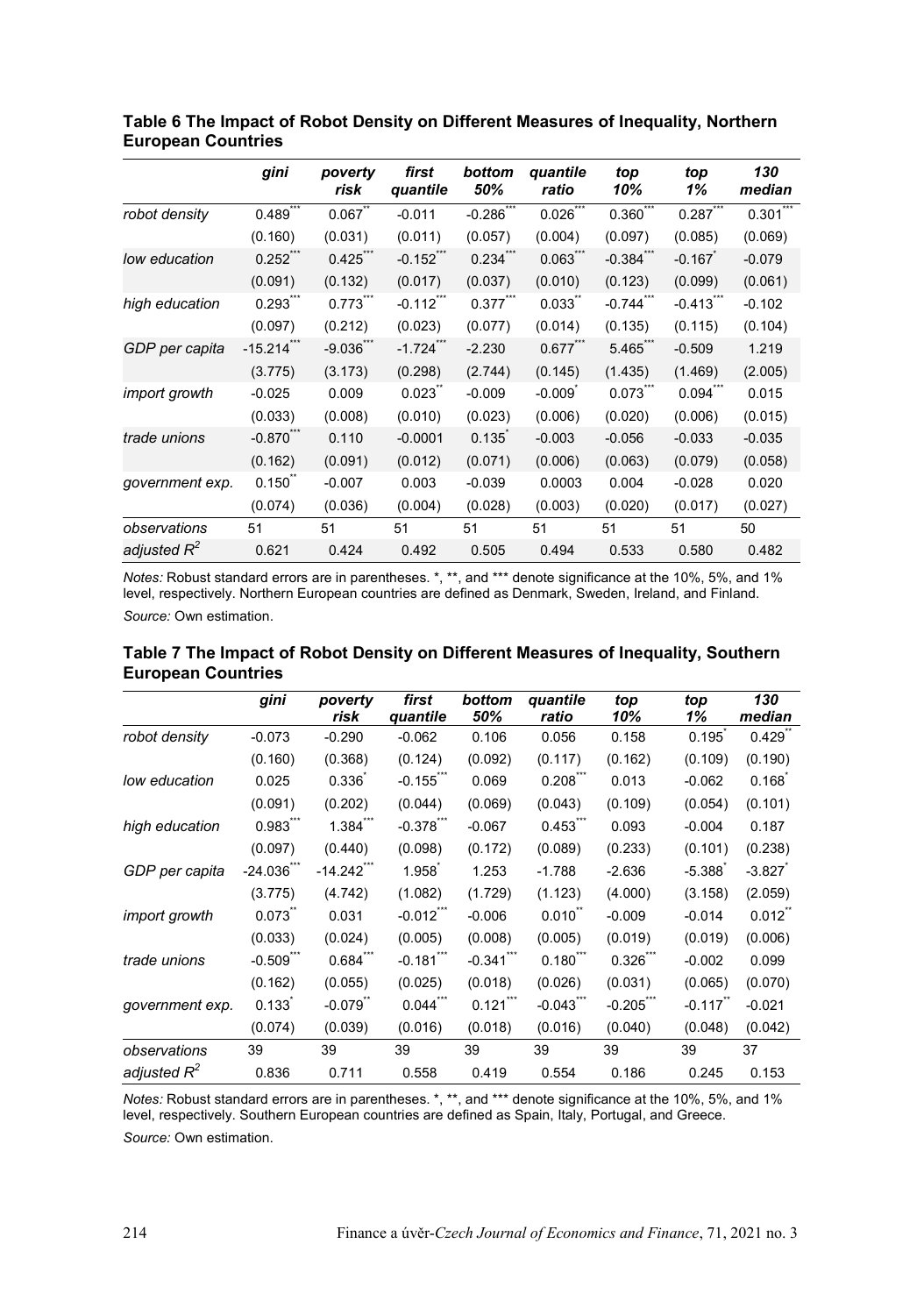#### **4. Conclusions**

Our model on the impact of *robot density* and share of *ICT investment* on a broad variety of inequality indicators provides additional evidence for earlier findings, which suggest that industrial robots are associated with rising income inequality. In comparison, the effect is not statistically significant for digitalization. In particular, we show that the income shares of the *bottom 20 percent* and *bottom 50 percent* decreases with automation, while the income shares of the *top 10 percent* and *top 1 percent* increases, which supports the job and wage polarization hypothesis.

The effects of *robot density* on different inequality measures are partly robust when excluding the financial crisis of 2007-2008, as well as for a subsample of core countries. The results of *robot density* are very robust for a subsample of northern European countries.

In the medium run, the rapid speed of technological advances, robots, and digital technologies will impact income distribution even more. For society to benefit from automation, a better and more nuanced understanding of the impact of robots and digital technologies on the labor maker is needed. Understanding how robotization and digitalization impact income inequality, can help to inform policymakers, NGOs, and employers, to advocate for policy-decisions to compensate the potential negative effect of technological changes. These issues are particularly important because we face a significant increase of digitalization and automation in nearly all areas of the labor market due to anti-pandemic measures. Future research could provide more comprehensive insights by including more countries with more diverse economies accounting for different automatization and digitalization dynamics.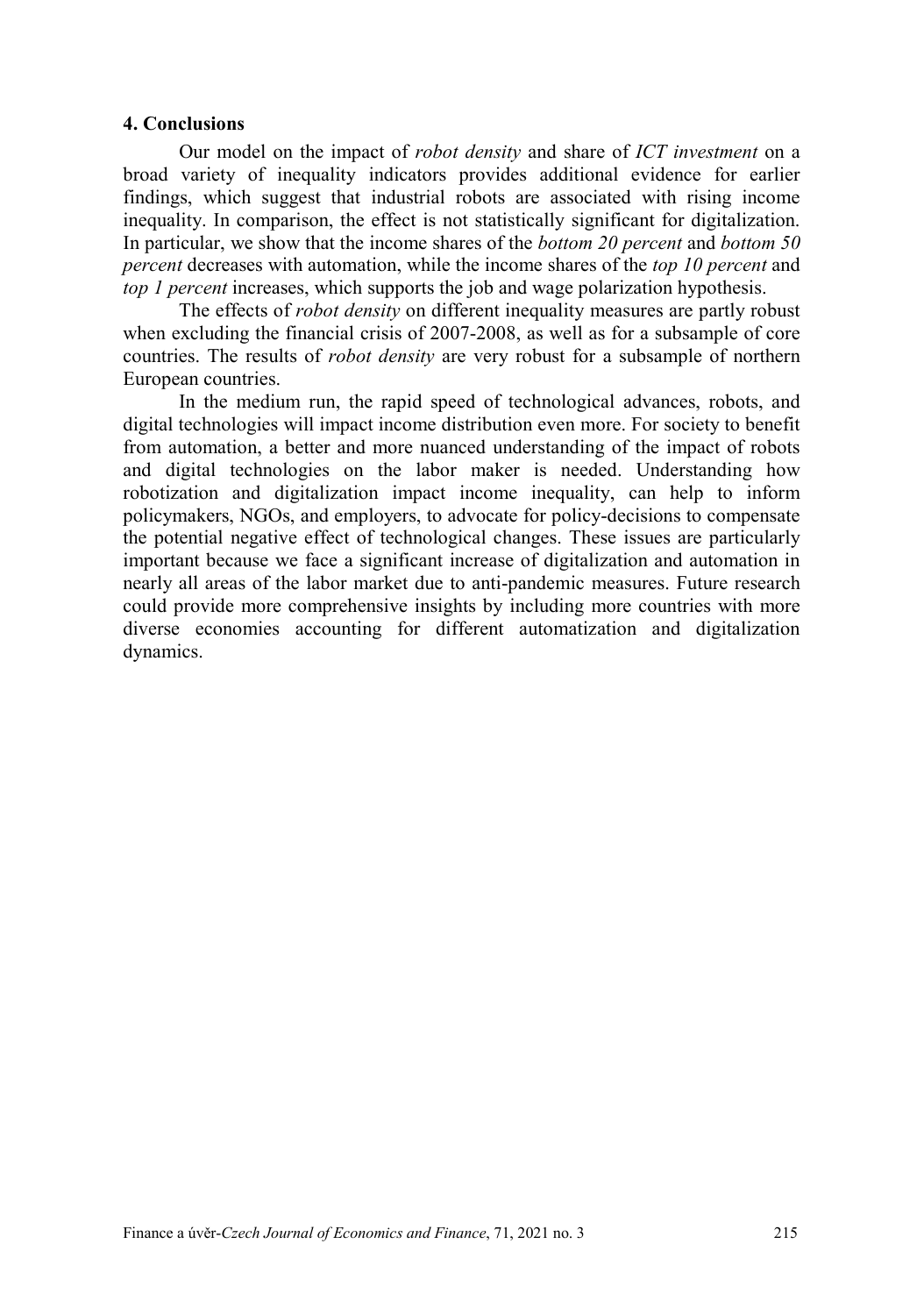# APPENDIX

#### **Table A1Definition of Industrial Robots**

ISO 8373:2012: "As an automatically controlled, reprogrammable, multipurpose manipulator programmable in three or more axes, which can be either fixed in place of mobile for use in industrial automation applications" (IFR, 2020).

In order to be included in the IFR database, the industrial robots must be in the production, imports, exports and installations/shipments sector and must meet following criteria:

- Reprogrammable: designed so that the programmed motions or auxiliary functions can be changed without physical alteration.
- Multipurpose: capable of being adapted to a different application with physical alteration.
- Ability for physical alteration (alteration of the mechanical system the mechanical system does not include storage media, ROMs, etc.).
- Three or more axes (direction used to specify the robot motion in a linear or rotary mode)
- Fixed in place or mobile: The robot can be mounted at some other stationary point but it can also be mounted to a non-stationary point, e.g. railways (IFR, 2020).

Robots are included in the statistics based on their mechanical structure:

- Articulated robot: a robot whose arm has at least three rotary joints.
- Cartesian (linear/gantry) robot: robot whose arm has three prismatic joints and whose axes are correlated with a cartesian coordinate system.
- Cylindrical robot: a robot whose axes form a cylindrical coordinate system.
- Parallel/Delta robot: a robot whose arms have concurrent prismatic or rotary joints.
- SCARA robot: a robot, which has two parallel rotary joints to provide compliance in a plane.
- Others: Robots not covered by one of the above classes.

Equipment for loading/unloading of machine tools, assembly equipment, Integrated Circuit Handlers, automated storage and retrieval systems and guided vehicles or Autonomous Mobile Robots are not included in the statistic (IFR, 2020).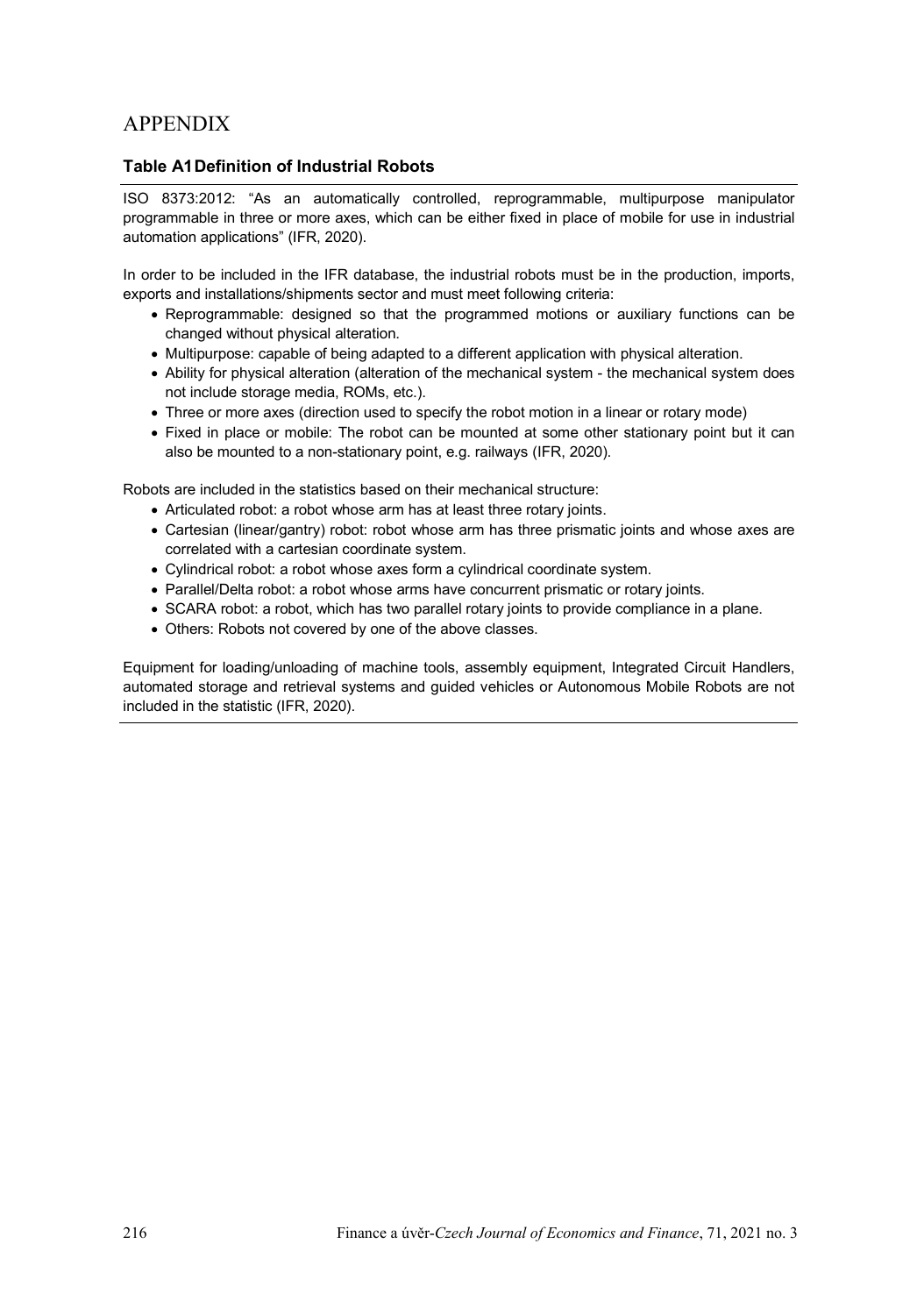| Variable                                          | <b>Definition</b>                                                                                                                                                                                 | <b>Source</b>                                                                                                                                     |
|---------------------------------------------------|---------------------------------------------------------------------------------------------------------------------------------------------------------------------------------------------------|---------------------------------------------------------------------------------------------------------------------------------------------------|
| gini coefficient                                  | Gini coefficient of equivalized disposable<br>income before social transfers                                                                                                                      | Eurostat (2020).<br>https://ec.europa.eu/eurostat/de/data/database                                                                                |
| poverty risk                                      | People at risk of poverty or social<br>exclusion in percentage of total population                                                                                                                | Eurostat (2020).<br>https://ec.europa.eu/eurostat/de/data/database                                                                                |
| first quartile                                    | Share of national equivalized income in<br>the first quartile of income distribution in<br>percentage of total population                                                                         | Eurostat (2020). EU-SILC and ECHP survey<br>https://appsso.eurostat.ec.europa.eu/nui/show.<br>do?dataset=ilc_di01⟨=en                             |
| income shares:<br>bottom 50%<br>top 10%<br>top 1% | National pre-tax income share held by<br>bottom 50% income group<br>National pre-tax income share held by top<br>10% income group<br>National pre-tax income share held by top<br>1% income group | World Inequality Database (2020).<br>https://wid.world/                                                                                           |
| 130% median                                       | Having income of 130% of median income<br>or more in percentage of total population                                                                                                               | Eurostat (2020).<br>https://ec.europa.eu/eurostat/de/data/database                                                                                |
| robot density                                     | Stock of industrial robots per 10,000<br>employees                                                                                                                                                | International Federation of Robotics<br>https://ifr.org/                                                                                          |
| <b>ICT Share</b>                                  | Share of ICT investment of computing<br>equipment, communications equipment,<br>computer software and databases by total<br>assets                                                                | EU KLEMS (IT, CT and SOFT DB)<br>Capital<br>https://euklems.eu/                                                                                   |
| education:<br>low Educated<br>high Educated       | Percentage share active population with<br>or less than lower secondary education<br>Percentage share active population with at<br>least tertiary education                                       | Eurostat (2020).<br>https://ec.europa.eu/eurostat/de/data/database<br>(Share of education attainment in active<br>population from 15 to 74 years) |
| log GDP per<br>capita                             | Log of Gross Domestic Product per capita                                                                                                                                                          | Eurostat (2020).<br>https://ec.europa.eu/eurostat/de/data/database                                                                                |
| import growth                                     | Annual percentage growth in imports of<br>goods and services                                                                                                                                      | World Bank (2020), World Bank Database<br>https://data.worldbank.org/                                                                             |
| trade union                                       | Trade union membership in workforce:<br>Ratio of wage and salary earners that are<br>trade union members, divided by the total<br>number of wage and salary earners.                              | OECD (2020).<br>https://data.oecd.org/                                                                                                            |
|                                                   | <i>government exp.</i> Total general government expenditure as<br>percent of GDP                                                                                                                  | Eurostat (2020).<br>https://ec.europa.eu/eurostat/de/data/database                                                                                |

# **Table A2 Definition of Analyzed Variables**

*Source: O*wn compilation. All data sets were retrieved in November 2020.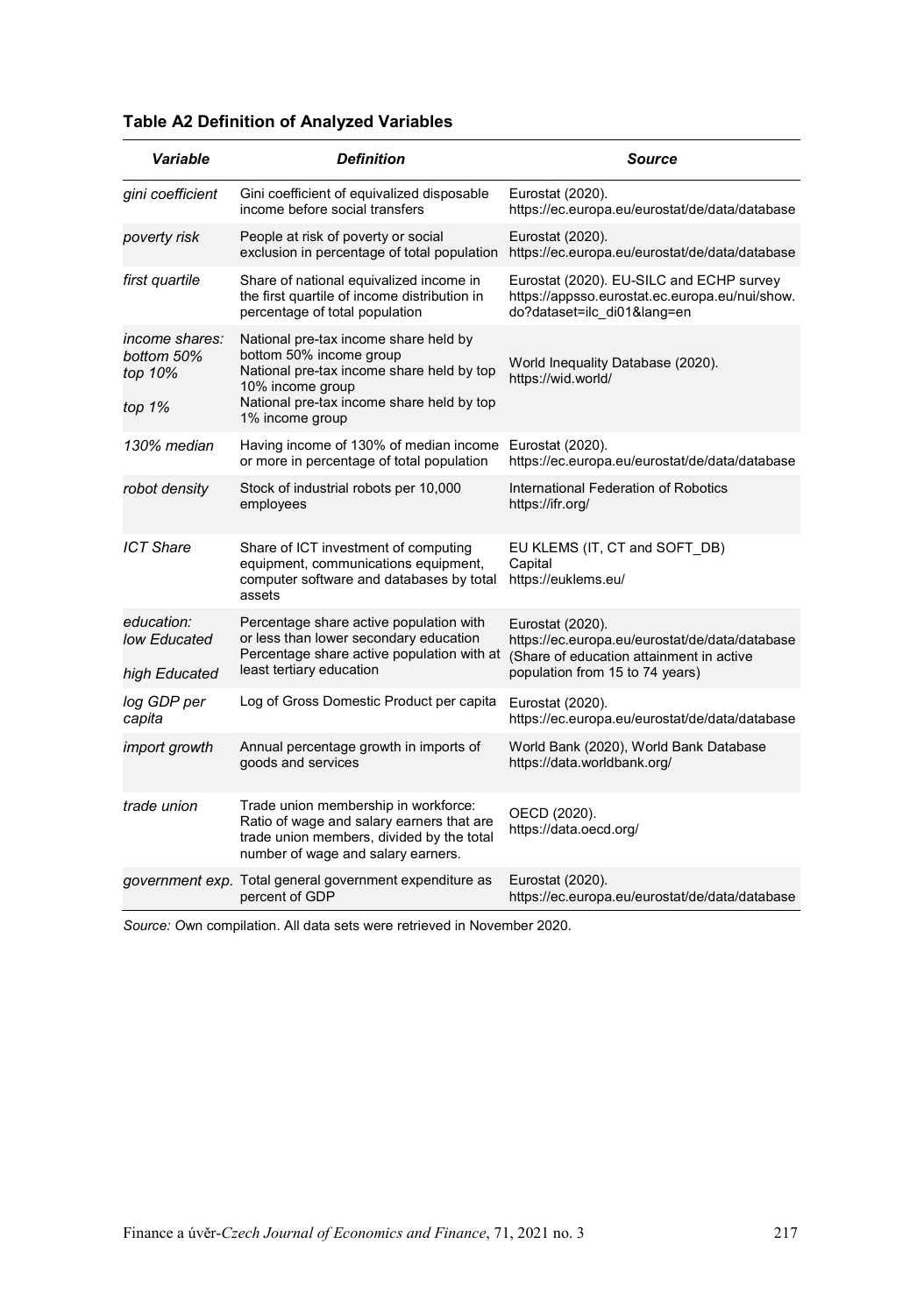#### **REFERENCES**

Acemoglu D, Autor D (2011): Skills, Tasks and Technologies: Implications for Employment and Earnings. *Handbook of Labor Economics,* Vol. 4:1043-1171.

Acemoglu D, Restrepo P (2016): The Race between Machine and Man: Implications of Technology for Growth, Factor Shares and Employment. *Working Paper 22252*. National Bureau of Economic Research. Cambridge, MA.

Acemoglu D, Restrepo P (2017a): Low-Skill and High-Skill Automation. *National Bureau of Economic Research Working Paper 24119.* Cambridge, MA.

Acemoglu D, Restrepo P (2017b): Robots and Jobs: Evidence from US Labor Markets. *Journal of Political Economy*, *128*(6):2188–2244.

Acemoglu D, Restrepo P (2018a): Artificial Intelligence, Automation and Work. *National Bureau of Economic Research Working Paper 25196*. Cambridge, MA. Cambridge, MA.

Acemoglu D, Restrepo P (2018b): Modelling Automation. *National Bureau of Economic Research Working Paper 24321*. Cambridge, MA.

Acemoglu D, Restrepo P (2019): Automation and New Tasks: How Technology Displaces and Reinstates Labor. *Journal of Economic Perspectives*, 33(2):3-33.

Alvaredo F, Piketty T, Saez E, Chancel L, Zucman G (2018): *World Inequality Report 2018*. École d'Économie de Paris. Paris.

Autor DH (2015): Why Are There Still So Many Jobs? The History and Future of Workplace Automation. *Journal of Economic Perspectives*, *29*(3):3–30.

Autor DH, Dorn D (2013): The Growth of Low-Skill Service Jobs and the Polarization of the US Labor Market. *American Economic Review*, *103*(5):1553–1597.

Autor DH, Katz LF, Kearney MS (2006): The Polarization of the US Labor Market. *American Economic Review*, *96*(2):189–194.

Autor DH, Katz LF, Krueger AB (1998): Computing Inequality: Have Computers Changed the Labor Market? *The Quarterly Journal of Economics*, *113*(4):1169–1213.

Brynjolfsson E, McAfee A (2012): *Race against the Machine: How the Digital Revolution is Accelerating Innovation, Driving Productivity, and Irreversibly Transforming Employment and the Economy*. Lexington Massachusetts.

Byrne D, Corrado C (2017): ICT Prices and ICT Services: What Do They Tell Us about Productivity and Technology? *Finance and Economics Discussion Series 2017-015.* Board of Governors of the Federal Reserve System. Washington DC.

Carbonero F, Ernst E, Weber E (2018): Robots Worldwide the Impact of Automation on Employment and Trade. *ILO Working Papers* no. 36.

Chiacchio F, Petropoulos G, Pichler D (2018): The Impact of Industrial Robots on EU Employment and Wages: A Local Labour Market Approach. *Working Paper Issue no. 2.* Bruegel, Brussels.

Chui M, Manyika J, Miremadi M (2016): Where Machines Could Replace Humans—and Where They Can't (Yet). *McKinsey Quarterly*, *30*(2):1–9.

Dauth W, Findeisen S, Südekum J, Wößner N (2017): German Robots: The Impact of Industrial Robots on Workers. *IAB-Discussion Paper no. 30*. Institute for Employment Research. Nuremberg.

European Commission (2017): Attitudes Towards the Impact of Digitization and Automation on Daily Life. *Special Eurobarometer 460 – Wave EB87.1*, Brussels.

Frey CB, Osborne MA (2017): The Future of Employment: How Susceptible Are Jobs to Computerisation? *The Technological Forecasting and Social Change,* Vol. 114:254-280.

Goldin C, Katz LF (2007): The Race Between Education and Technology: The Evolution of US Educational Wage Differentials, 1890 to 2005. *National Bureau of Economic Research Working Paper 12984*. Cambridge, MA.